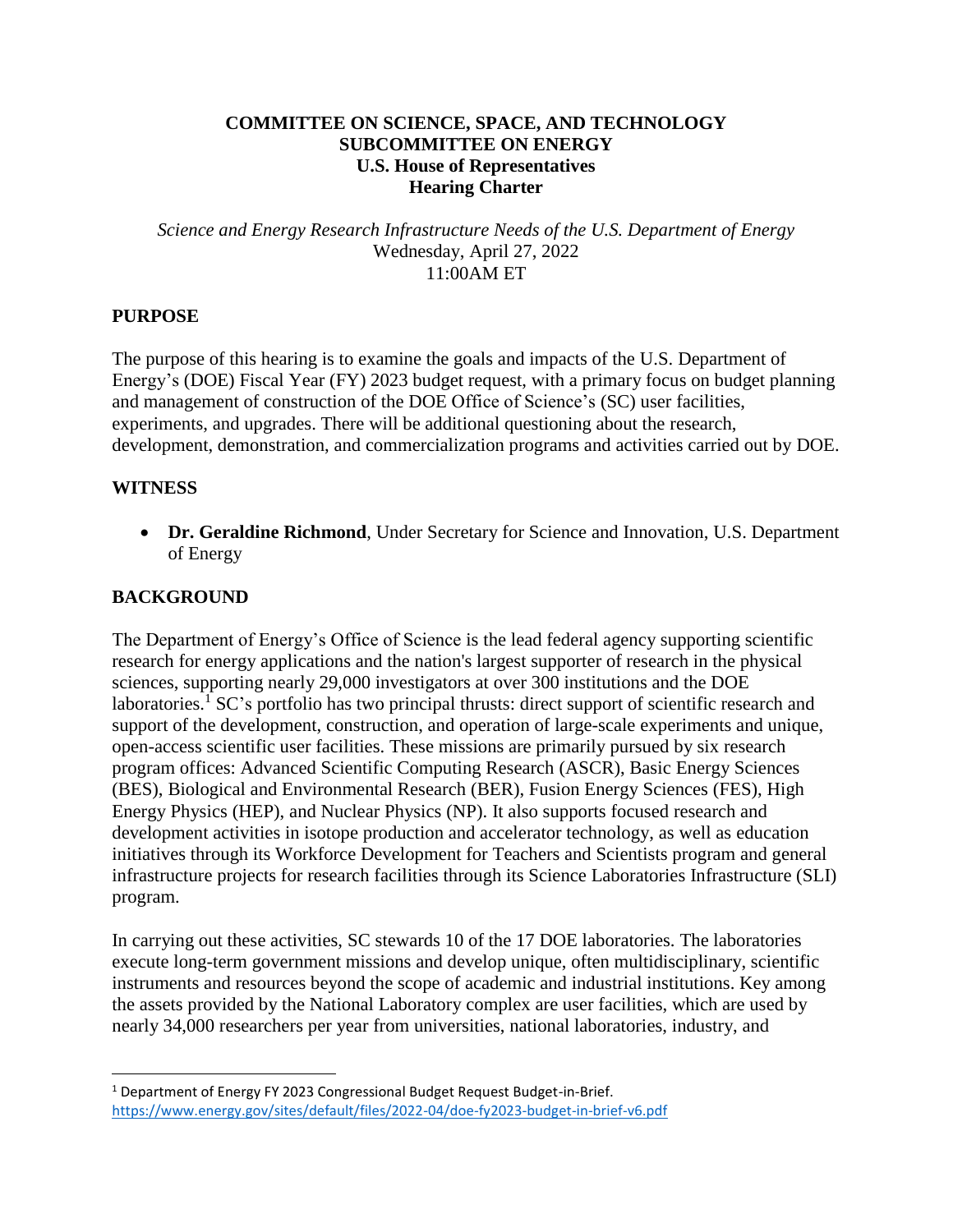international partners.<sup>2</sup> These facilities enable access to advanced scientific tools including particle accelerators, colliders, high-performance computing systems, light sources and neutron sources, nanoscale science instruments, and platforms for observing and analyzing the environment and atmosphere.

SC also supports the development, construction, and operation of large-scale scientific experiments. These projects underpin advances in transformative technologies that range from next generation batteries to fusion energy systems. They also enable research that helps revolutionize our understanding of the fundamental nature of matter, including enigmatic subatomic and elementary particles. Given their scale and complexity, the success of these experiments also relies on robust collaboration and contributions from foreign partners, allowing SC and its National Laboratories access to a vast international talent pool while solidifying U.S. global leadership in science and technology.

# **DOE OFFICE OF SCIENCE BUDGET**

# *Overview of Persistent Budgetary Challenges*

To support both its research and construction portfolios, SC must have a budget and outyear spending strategy that adequately meets the demands inherent to these activities. Large-scale construction projects are especially sensitive to fluctuations in the annual budget and appropriations process because experiments and user facilities often take many years to progress from conception through construction and ultimately operation. This requires consistent support for "standing armies" of scientists, engineers, contractors, skilled tradespeople, and others all collectively working to achieve specific project milestones in a timely manner. A contingency fund is also necessary for addressing the unforeseen challenges that often accompany major construction projects. Inadequate funding can result in delays that put projects behind schedule and ultimately increase their total price tag. Such funding levels and resultant delays have been interpreted by project contractors and collaborators as a decrease in the Department's commitment to these projects. This is significantly problematic for maintaining longstanding research collaborations with the international scientific community, as many of these projects rely on international participation to develop the requisite technology, maximize scientific output, and reduce the cost burden on any single partner.

Budget requests that propose cuts, stagnation, or slow growth to the SC topline cause downward pressure on the funding profiles for large-scale construction projects. When this occurs, one option is to shift dollars away from research programs to better address the needs on the construction side of the ledger. This approach would result in adverse long-term effects. SC's research funding supports thousands of researchers in the National Laboratories, universities, and the private sector, and plays a fundamental role in both driving advances in myriad scientific fields and contributing to the workforce pipeline that enables DOE to meet its mission needs. These research programs are also essential to enabling progress in areas of national strategic importance such as quantum information science, artificial intelligence, and microelectronics.

 $\overline{\phantom{a}}$ 

 $<sup>2</sup>$  Ibid.</sup>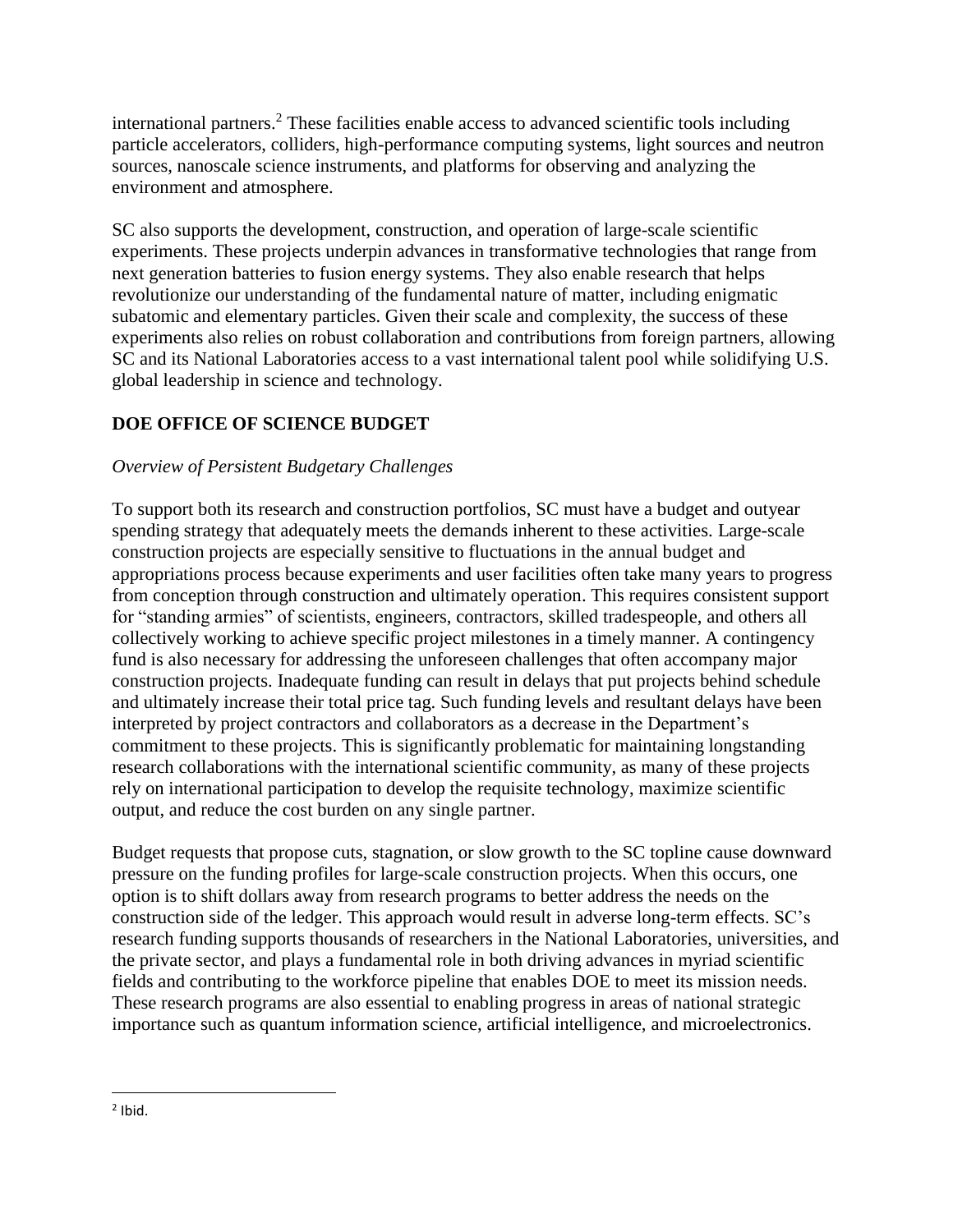#### *FY 2023 Budget Request*

 $\overline{\phantom{a}}$ 

President Biden released his FY 2023 budget request on March 28, 2022. While the Administration's request would see DOE's topline discretionary funding increase by 7.4 percent to a total of \$48.2 billion over the FY 2022 enacted level of \$44.9 billion, growth for SC would be comparatively slow at 4.3 percent for a total of \$7.8 billion. This also represents a decline in percentage terms from the Administration's FY 2022 request, which proposed a 5.9 percent increase for SC—which was also disproportionately low at the time. The disparity in FY 2023 is notable when compared to the requests for other DOE research programs such as those carried out by the Office of Energy Efficiency and Renewable Energy (EERE) and the Advanced Research Projects Agency-Energy (ARPA-E), which would grow by 44.9 percent and 55.6 percent, respectively. Outside of DOE, the FY 2023 request for SC also lags behind other science agencies such as the National Science Foundation, which would receive a 19 percent increase.

Under the Administration's FY 2023 budget request for SC, many current major construction projects would not be supported at levels that are needed, according to funding profile estimates determined by DOE and the Department's National Laboratories, to maintain their project schedules and minimize their total costs. The budget requests for SC over the previous several fiscal years have also had this deficiency. This issue is not limited to one program office, and would stymie efforts to control the cost and schedule of several projects across BES, FES, HEP, NP, and the Isotope R&D and Production (IP) program, including the Spallation Neutron Source-Second Target Station (SNS-STS), the National Synchrotron Light Source-II (NSLS-II) Beamline Buildout<sup>3</sup>, the U.S. contribution to the ITER international fusion project, the Long Baseline Neutrino Facility/Deep Underground Neutrino Experiment (LBNF/DUNE), the Electron-Ion Collider (EIC), and the Stable Isotope Production and Research Center (SIPRC). The request would also eliminate funding for three SLI projects at Ames National Laboratory, Oak Ridge National Laboratory, and Thomas Jefferson National Accelerator Facility, characterizing the decision as necessary to avoid an overcommitment of SC resources.

The years-long persistence of the budgetary challenges mentioned above has forced DOE to revise its own project funding estimates on an annual basis. As a consequence, information about project profiles provided to the Committee by the Department has been inconsistent, further amplifying concerns over total project cost increases and schedule slippage.

In addition, the Department has informed the Committee that several projects under construction are being significantly impacted by the effects of the COVID pandemic, including increased costs of materials and labor as well as schedule delays due to supply chain shortages. These issues have introduced large uncertainties regarding the adequacy of current project contingency funds, and may result in a substantial reduction in the capabilities of these facilities in order to maintain their previously approved total project cost levels. However, the impacts of the COVID pandemic on SC's research programs, construction projects, and facility operations are not addressed in the President's Budget Request.

<sup>&</sup>lt;sup>3</sup> Formally named the NSLS-II Experimental Tools II (NEXT-II) Project, to be followed by a NEXT-III project.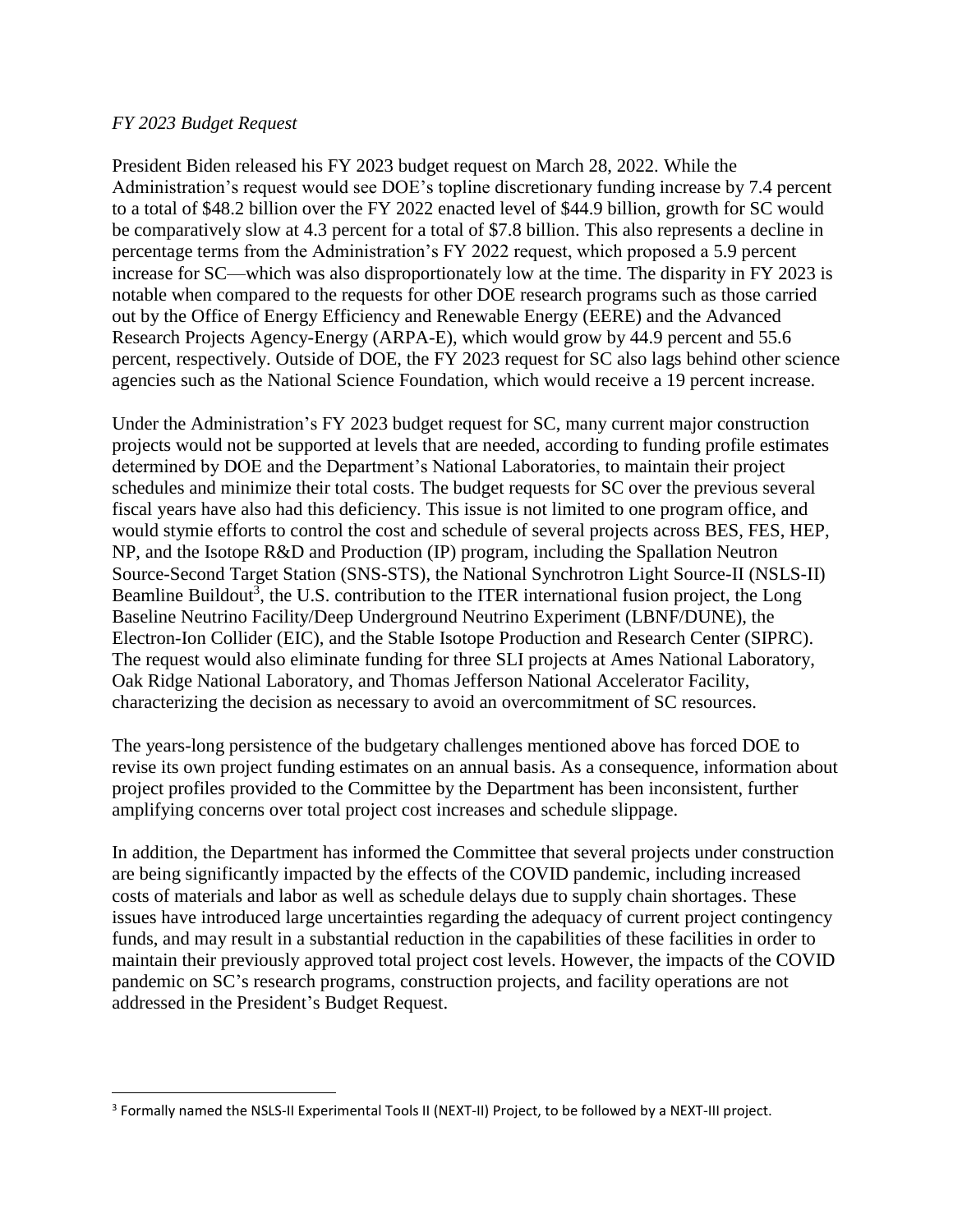#### *Fusion Research*

Also of note, on March  $17<sup>th</sup>$ , 2022, the White House held a three-hour summit to announce a new fusion energy initiative and discuss the progress and potential benefits of improved support for fusion research and development.<sup>4</sup> Yet the FY 2023 request for SC's fusion program would amount to a 1.4 percent increase over the FY 2022 appropriated level. If enacted, this would effectively be a cut to the program under typical annual research cost inflation levels.

# **COMMITTEE ACTIVITIES**

#### *Legislation*

The Committee has sought to empower SC to complete the projects in its construction portfolio on time and on budget. Both the *Department of Energy Science for the Future Act* (H.R. 3593) and the *America COMPETES Act of 2022* (H.R. 4521) authorize five-year funding profiles that would enable optimal operation start dates for each SC project without compromising scientific scope. These figures were also included in the Committee-passed portion of the *Build Back Better Act* (H.R. 5376). While this would necessitate a more aggressive ramp-up of funding early on, the figures included in these bills were informed by comprehensive discussions with DOE, the National Laboratories, and other stakeholders who are directly involved with these projects.

The below is an overview of several SC construction projects that highlight the discrepancy between the project budget profiles proposed by the Administration and the Committee. Note that the budgetary challenges highlighted in this charter are also not limited to these projects, but are exemplified across numerous smaller-scale construction projects, Major Items of Equipment, and SLI projects.

 **Spallation Neutron Source-Second Target Station (SNS-STS)**: Hosted at Oak Ridge National Laboratory and overseen by BES, the SNS-STS is designed to provide transformative new capabilities for discovery science, enabling breakthroughs in many areas of materials research and development, including polymers, quantum matter, biotechnologies, structural materials, and energy storage.<sup>5</sup> The project received Critical Decision 1 (CD-1), Approve Alternative Selection and Cost Range, on November 23, 2020, which established the approved Total Project Cost (TPC) range of \$1,800,000,000 to \$3,000,000,000 and CD-2, Approve Performance Baseline, is expected 2Q FY 2025.<sup>6</sup>

*FY 2023 America COMPETES Act: \$127,000,000 FY 2023 President's Budget Request: \$37,000,000*

l

<sup>4</sup> <https://www.whitehouse.gov/ostp/events-webinars/past-events/>

<sup>5</sup> [https://neutrons.ornl.gov/sts/sts-instrument-](https://neutrons.ornl.gov/sts/sts-instrument-systems#:~:text=The%20Second%20Target%20Station%20(STS,%2C%20quantum%20matter%2C%20biotechnologies%2C%20structural)

[systems#:~:text=The%20Second%20Target%20Station%20\(STS,%2C%20quantum%20matter%2C%20biotechnologi](https://neutrons.ornl.gov/sts/sts-instrument-systems#:~:text=The%20Second%20Target%20Station%20(STS,%2C%20quantum%20matter%2C%20biotechnologies%2C%20structural) [es%2C%20structural](https://neutrons.ornl.gov/sts/sts-instrument-systems#:~:text=The%20Second%20Target%20Station%20(STS,%2C%20quantum%20matter%2C%20biotechnologies%2C%20structural)

<sup>&</sup>lt;sup>6</sup> FY 2023 Basic Energy Sciences Budget Request, page 47: [https://www.energy.gov/sites/default/files/2022-](https://www.energy.gov/sites/default/files/2022-04/FY2023-PresidentsRequest-BES.pdf) [04/FY2023-PresidentsRequest-BES.pdf.](https://www.energy.gov/sites/default/files/2022-04/FY2023-PresidentsRequest-BES.pdf)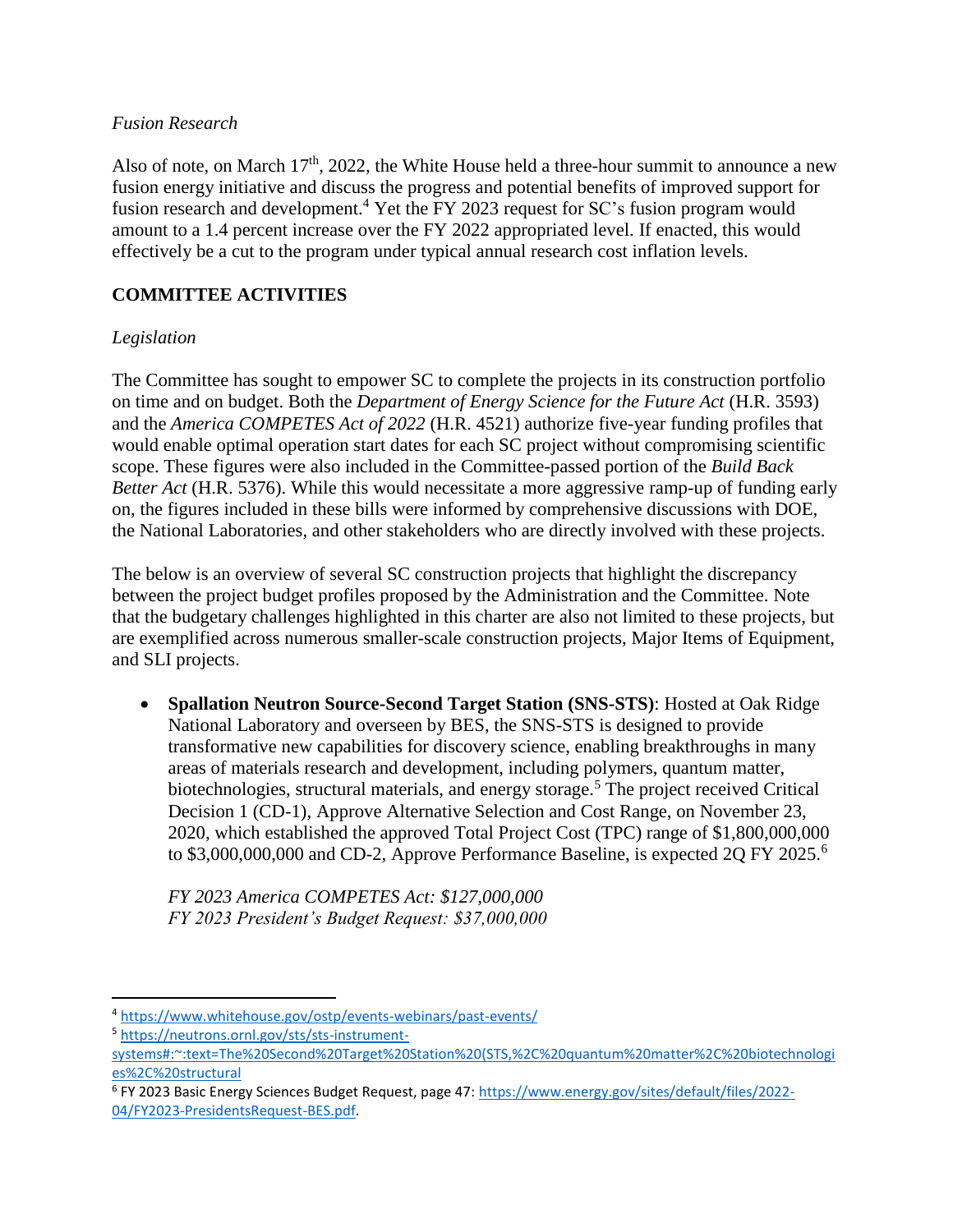**U.S. Contribution to ITER:** The U.S. is a partner nation in ITER, an international collaboration of scientists and engineers working to design, construct, and assemble a burning plasma experiment that can demonstrate the scientific and technological feasibility of fusion. The project, which is overseen by FES, is managed by Oak Ridge National Laboratory. Partner labs are Princeton Plasma Physics Laboratory and Savannah River National Laboratory.<sup>7</sup> An independent review of CD-2, Approve Performance Baseline, for the U.S. Contributions to ITER—First Plasma subproject was completed in November 2016 and then subsequently approved by the Project Management Executive on January 13, 2017, with a TPC of \$2,500,000,000. The estimated TPC range is \$4,700,000,000 to \$6,500,000,000, which includes all U.S. in-kind hardware and financial construction contributions through the completion of ITER.<sup>8</sup>

*FY 2023 America COMPETES Act: \$325,000,000 FY 2023 President's Budget Request: \$240,000,000*

 **Long Baseline Neutrino Facility/Deep Underground Neutrino Experiment (LBNF/DUNE):** DUNE is an international flagship experiment to unlock the mysteries of neutrinos, and will be installed in the LBNF, under construction in the U.S. DUNE will pursue three major science goals: find out whether neutrinos could be the reason the universe is made of matter; look for subatomic phenomena that could help realize Einstein's dream of the unification of forces; and watch for neutrinos emerging from an exploding star, perhaps witnessing the birth of a neutron star or a black hole.<sup>9</sup> The project

is overseen by HEP and hosted at the Fermi National Accelerator Laboratory. The preliminary TPC range is \$1,260,000,000 to \$1,860,000,000, as approved on September 1, 2016. The project completed the reliability improvements needed to support excavation in early 2021 and the excavation work began in April 2021. Updated planning and analysis led to an increased scope and TPC for LBNF/DUNE of \$3,000,000,000, which is being evaluated prior to establishing the project baseline.<sup>10</sup>

*FY 2023 America COMPETES Act: \$325,000,000 FY 2023 President's Budget Request: \$176,000,000*

 **Electron-Ion Collider (EIC):** Overseen by NP and housed at Brookhaven National Laboratory, and developed in partnership with the Thomas Jefferson National Accelerator Facility, the EIC will be a particle accelerator that collides electrons with protons and nuclei to produce snapshots of those particles' internal structure. The electron beam will reveal the arrangement of the quarks and gluons that make up the protons and neutrons of nuclei, enabling greater understanding of the "strong nuclear force" and the role of gluons in matter.<sup>11</sup> CD-0, Approve Mission Need, was received on

 $\overline{\phantom{a}}$ 

<sup>7</sup> <https://www.usiter.org/project/project-history>

<sup>8</sup> FY 2023 Fusion Energy Sciences Budget Request, page 33[: https://www.energy.gov/sites/default/files/2022-](https://www.energy.gov/sites/default/files/2022-04/FY2023-PresidentsRequest-FES.pdf) [04/FY2023-PresidentsRequest-FES.pdf.](https://www.energy.gov/sites/default/files/2022-04/FY2023-PresidentsRequest-FES.pdf)

<sup>9</sup> <https://lbnf-dune.fnal.gov/>

<sup>10</sup> FY 2023 High Energy Physics Budget Request, pages 35-36: [https://www.energy.gov/sites/default/files/2022-](https://www.energy.gov/sites/default/files/2022-04/FY2023-PresidentsRequest-HEP.pdf) [04/FY2023-PresidentsRequest-HEP.pdf.](https://www.energy.gov/sites/default/files/2022-04/FY2023-PresidentsRequest-HEP.pdf)

<sup>11</sup> <https://www.bnl.gov/eic/>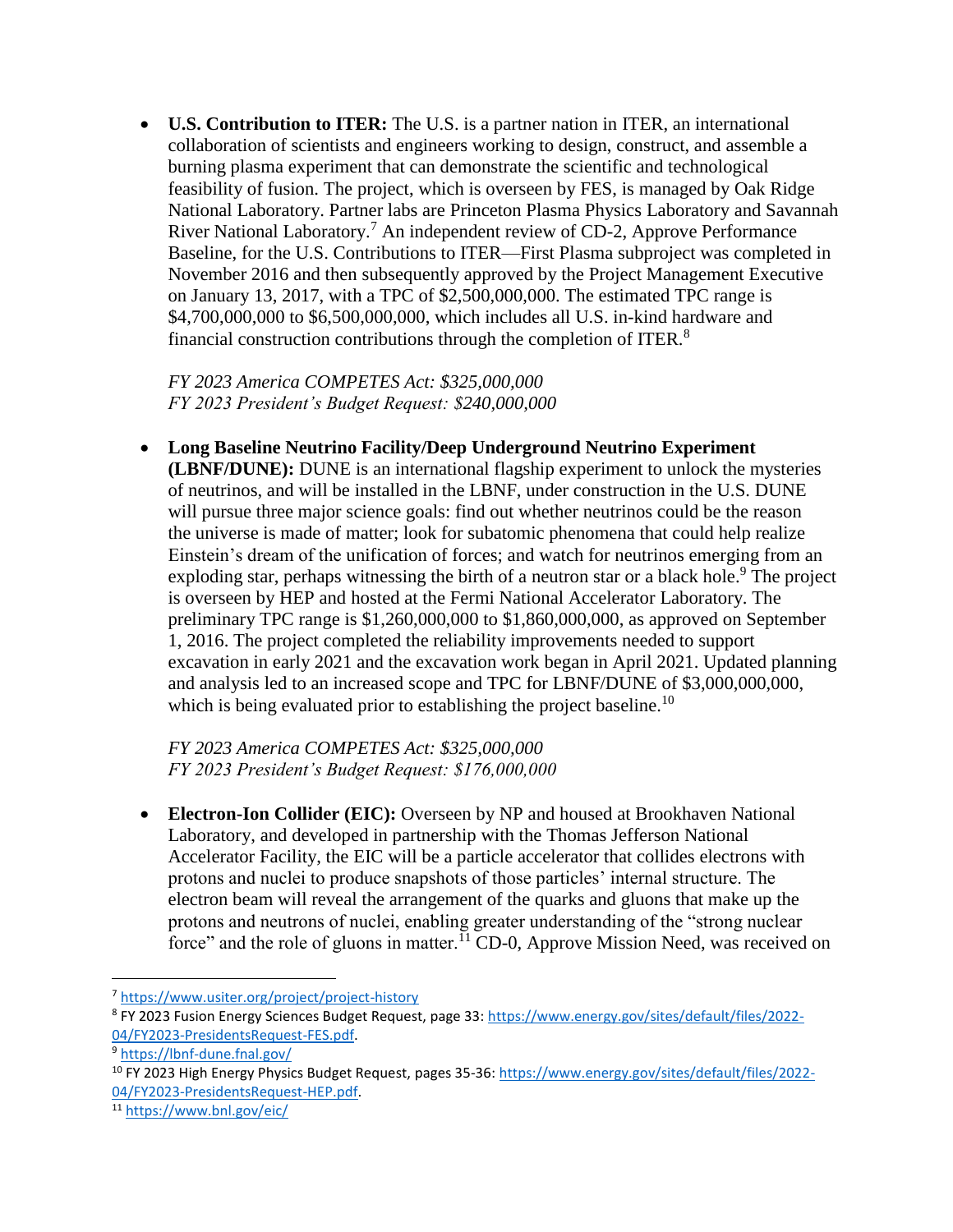December 19, 2019, followed by CD-1, Approve Alternative Selection and Cost Range on June 29, 2021. The estimated TPC range for the EIC project is \$1,700,000,000 to \$2,800,000,000.<sup>12</sup>

*FY 2023 America COMPETES Act: \$155,000,000 FY 2023 President's Budget Request: \$20,000,000*

The Committee has also been closely tracking the progress of several projects that are at earlier stages of maturity. An overview of two projects supported through BES and IP is included below to highlight the potential for additional significant impacts if these funding disparities continue. The Administration's FY 2022 and FY 2023 budget requests have proposed funding levels that do not match the ideal funding profiles<sup>13</sup> provided to the Committee by DOE or the relevant National Laboratories.

• **NSLS-II Experimental Tools II and III (NEXT-II and NEXT-III): Collectively** referred to in this Charter as the NSLS-II Beamline Buildout, NEXT-II and NEXT-III will add new beamlines to the NSLS-II Facility at Brookhaven National Laboratory as part of a phased buildout to provide advances in scientific capabilities for the soft x-ray user community. NEXT-II will add three beamlines, while NEXT-III may add as many as 19 depending on the outcome of the project planning process, per information provided to the Committee by relevant stakeholders. NEXT-II received CD-2, Approve Performance Baseline, and CD-3, Approve Start of Construction, on October 13, 2021. The approved TPC is \$94,500,000.<sup>14</sup> While the budget request for NEXT-II matches the ideal funding level for FY 2023 provided to the Committee by DOE, this figure assumed a more robust funding level in FY 2022 than what was actually requested or appropriated. The previous year's shortfall has led to a delay in the completion of the project by 18 months and an additional \$5,000,000 to the TPC. NEXT-III is at an earlier stage of development and does not yet have a comprehensive funding profile. NEXT-II and NEXT-III are overseen by BES.

*FY 2022 President's Budget Request and Appropriations: \$15,000,000 FY 2022 Ideal Funding Profile: \$41,000,000*

 $\overline{\phantom{a}}$ 

 **Stable Isotope Production and Research Center (SIPRC):** Housed at Oak Ridge National Laboratory and overseen by IP, the SIPRC is intended to expand gas centrifuge production capability and significantly increase electromagnetic isotope separation production capability to meet the Nation's growing demand for stable isotopes and

<sup>12</sup> FY 2023 Nuclear Physics Budget Request, page 39[: https://www.energy.gov/sites/default/files/2022-04/FY2023-](https://www.energy.gov/sites/default/files/2022-04/FY2023-PresidentsRequest-NP.pdf) [PresidentsRequest-NP.pdf.](https://www.energy.gov/sites/default/files/2022-04/FY2023-PresidentsRequest-NP.pdf) 

<sup>&</sup>lt;sup>13</sup> For the purposes of this charter, project funding profile estimates provided to the Committee by DOE or the relevant National Laboratories that maintain project schedules while minimizing total project costs will be referred to as "ideal funding profiles."

<sup>14</sup> FY 2023 Basic Energy Sciences Budget Request, page 56: [https://www.energy.gov/sites/default/files/2022-](https://www.energy.gov/sites/default/files/2022-04/FY2023-PresidentsRequest-BES.pdf) [04/FY2023-PresidentsRequest-BES.pdf](https://www.energy.gov/sites/default/files/2022-04/FY2023-PresidentsRequest-BES.pdf)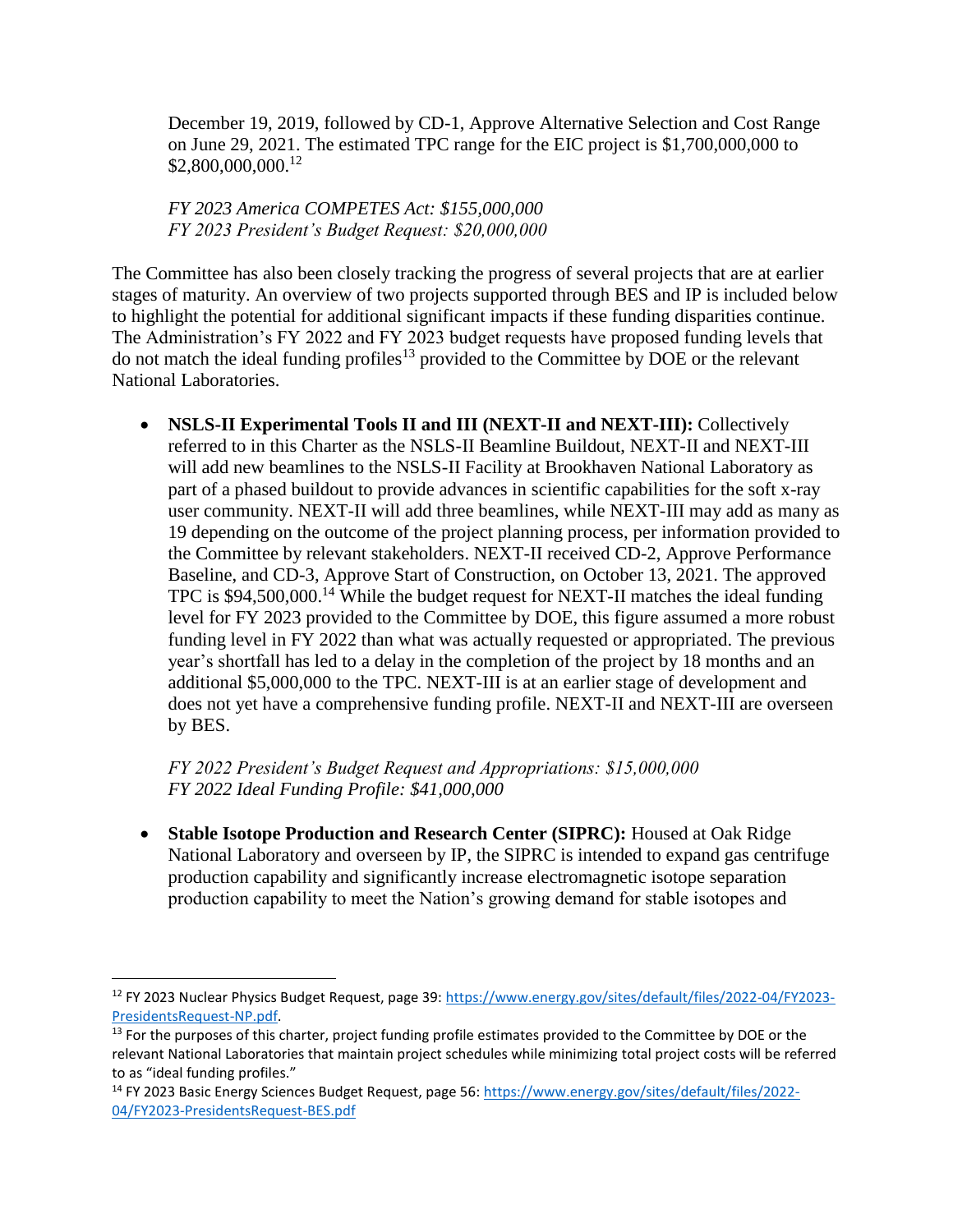mitigate dependence on foreign countries for stable isotope supply.<sup>15</sup> Isotopes are highpriority commodities that are essential to a broad range of applications including medical diagnoses and treatment, discovery science, advanced manufacturing, and emerging technologies such as quantum information science. CD-1, Approve Alternative Selection and Cost Range, and Subproject-1 CD-3A, Approve Long Lead Procurement, was received on November 4, 2021. The current TPC point estimate is \$250,000,000 with an updated preliminary TPC range of \$187,000,000 to \$338,000,000.<sup>16</sup>

*FY 2023 President's Budget Request: \$12,000,000 FY 2023 Ideal Funding Profile: \$74,400,000*

## *Oversight Activities*

 $\overline{\phantom{a}}$ 

During the 117<sup>th</sup> Congress, the Committee has held several hearings examining various SC programs and initiatives. This includes a May 4, 2021 hearing on climate and energy science activities in BER and BES;<sup>17</sup> a May 19, 2021 hearing on SC's scientific computing capabilities, which are led by  $ASCR$ <sup>18</sup> and a November 17, 2021 hearing focused on fusion energy.<sup>19</sup> Other Committee hearings highlighting SC include testimony given by Secretary of Energy Jennifer Granholm on May 27, 2021;<sup>20</sup> a December 2, 2021 hearing on federal investment in microelectronics research and development;<sup>21</sup> and a hearing focused on bioenergy research and development on March 16, 2022.<sup>22</sup> In these hearings, Committee Members, including Chairwoman Johnson, have repeatedly engaged with DOE officials on the need for robust support for SC, including in response to the FY 2022 budget request. Separate from these hearings, Committee staff have been consistently engaging with officials from SC and DOE leadership, as well as the White House through the Office of Management and Budget and the Office of Science and Technology Policy, to convey the Committee's interest in seeing the Administration provide a budget request that adequately meets SC's research and construction needs.

<sup>&</sup>lt;sup>15</sup> An element's isotope is determined by the number of neutrons contained in the nucleus of its atoms. For example, the element carbon occurs naturally as three isotopes: carbon-12, which contains six neutrons; carbon - 13, which contains seven neutrons; and carbon-14, which contains eight neutrons. More at [https://www.energy.gov/science/doe-explainsisotopes.](https://www.energy.gov/science/doe-explainsisotopes)

<sup>&</sup>lt;sup>16</sup> FY 2023 Isotope R&D Production Budget Request, page 5: [https://www.energy.gov/sites/default/files/2022-](https://www.energy.gov/sites/default/files/2022-04/FY2023-PresidentsRequest-IRP.pdf) [04/FY2023-PresidentsRequest-IRP.pdf](https://www.energy.gov/sites/default/files/2022-04/FY2023-PresidentsRequest-IRP.pdf)

<sup>17</sup> <https://science.house.gov/hearings/climate-and-energy-science-research-at-the-department-of-energy>

<sup>18</sup> [https://science.house.gov/hearings/accelerating-discovery-the-future-of-scientific-computing-at-the](https://science.house.gov/hearings/accelerating-discovery-the-future-of-scientific-computing-at-the-department-of-energy)[department-of-energy](https://science.house.gov/hearings/accelerating-discovery-the-future-of-scientific-computing-at-the-department-of-energy)

<sup>19</sup> [https://science.house.gov/hearings/fostering-a-new-era-of-fusion-energy-research-and-technology](https://science.house.gov/hearings/fostering-a-new-era-of-fusion-energy-research-and-technology-development)[development](https://science.house.gov/hearings/fostering-a-new-era-of-fusion-energy-research-and-technology-development)

<sup>20</sup> [https://science.house.gov/hearings/overview-of-the-science-and-energy-research-enterprise-of-the-us](https://science.house.gov/hearings/overview-of-the-science-and-energy-research-enterprise-of-the-us-department-of-energy)[department-of-energy](https://science.house.gov/hearings/overview-of-the-science-and-energy-research-enterprise-of-the-us-department-of-energy)

<sup>21</sup> <https://science.house.gov/hearings/ensuring-american-leadership-in-microelectronics>

<sup>22</sup> [https://science.house.gov/hearings/bioenergy-research-and-development-for-the-fuels-and-chemicals-of](https://science.house.gov/hearings/bioenergy-research-and-development-for-the-fuels-and-chemicals-of-tomorrow)[tomorrow](https://science.house.gov/hearings/bioenergy-research-and-development-for-the-fuels-and-chemicals-of-tomorrow)